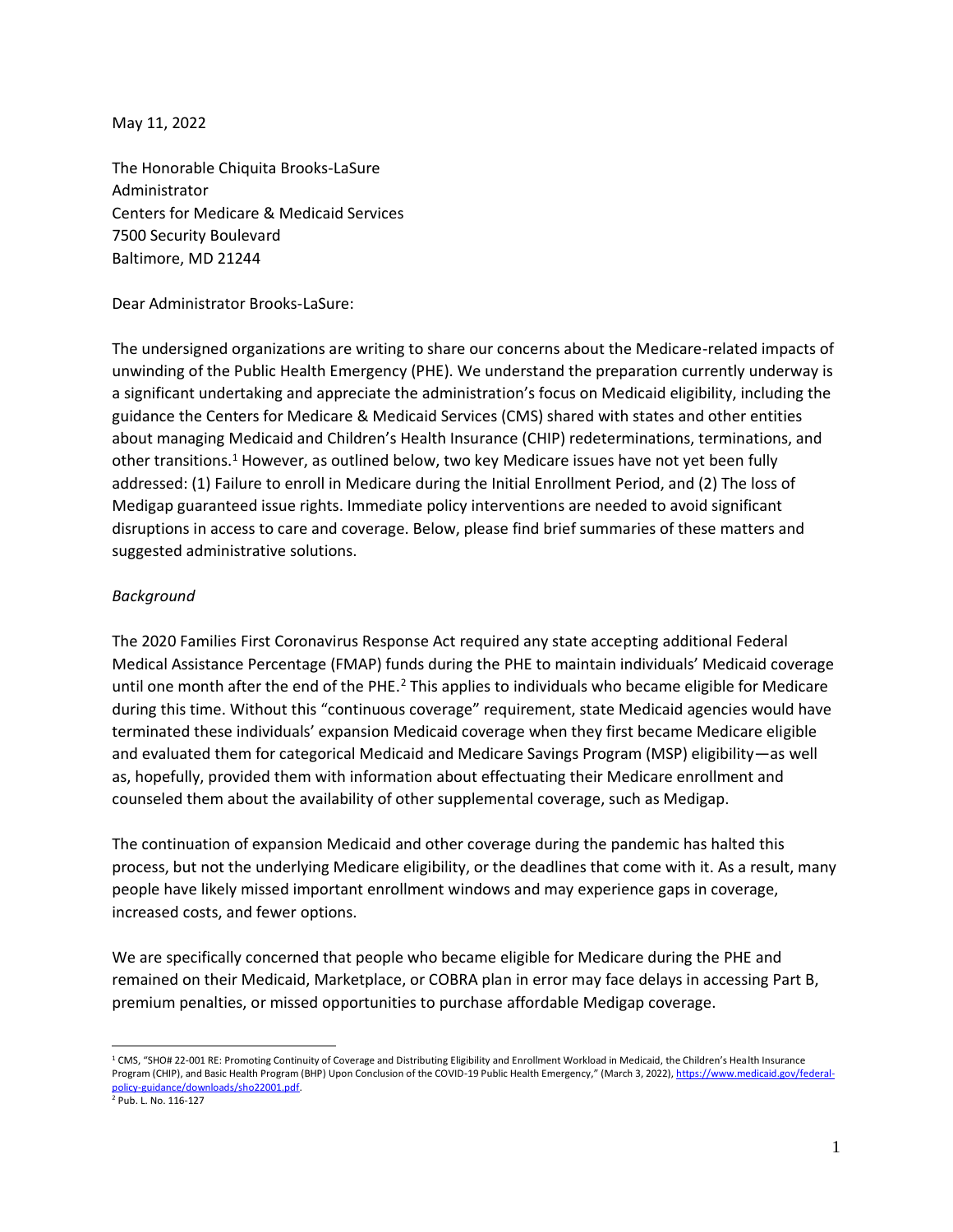This letter is narrowly focused on Medicare-related enrollment and disenrollment problems we anticipate will arise as the PHE is unwound. Of course, other issues and questions—particularly around coverage changes and cost-sharing waivers—are also highly likely.

## *Issue 1: Failure to Enroll in Medicare During the Initial Enrollment Period*

Many people who became eligible for Medicare during the pandemic may have inadvertently missed their opportunity to enroll in Medicare during their Initial Enrollment Period (IEP). Some of these individuals will lose their current Medicaid coverage at the end of the PHE, but the proposed rule changes creating a Medicare special enrollment period (SEP) for loss of Medicaid will not take effect until January 2023, at the earliest.<sup>3</sup> Furthermore, individuals receiving Marketplace subsidies and those with COBRA continuation coverage have no access to a Medicare SEP.

These individuals may be left un- or under-insured—unable to enroll in Medicare until the next General Enrollment Period (GEP); unable to qualify for Marketplace subsidies to make Affordable Care Act plans affordable; and ineligible for Medicaid based on aged, blind, and disabled status because of their income or assets. Affected individuals may also face late enrollment penalties when they are finally able to enroll in Medicare. To mitigate these harms, we respectfully recommend the following solutions:

**Strengthen Medicaid Redetermination Processes**. Some of these people will be eligible for other forms of Medicaid and/or the Medicare Savings Programs which can facilitate their enrollment into Part B (and potentially Part A) outside of the GEP. Others will hopefully be able to utilize the proposed SEP for people who lose Medicaid starting in January 2023, including the retroactivity outlined in the proposed rule. It will be crucial that each state's process for evaluating the Medicaid redeterminations appropriately screens for other Medicaid programs, including the MSPs, and takes affirmative steps to obtain needed eligibility information (for example, amount of assets) to effectively manage this transition without gaps. Failure to do so would create significant hardship in the form of periods of noncoverage and/or unnecessary Medicare premium deductions from already low Social Security checks.

We encourage CMS and states to particularly flag those individuals, like those receiving Supplemental Security Income (SSI) and individuals for whom Social Security Disability or Retirement is the sole source of income on their Medicaid application, who are likely to remain Medicaid eligible or to be eligible for MSP. Deprioritizing these redeterminations, or, at minimum, ensuring more careful handling can, hopefully, avoid significant health and economic consequences for some of the most at-risk beneficiaries. We ask CMS to encourage states to set aside redeterminations or Medicaid terminations for those who are or may be eligible for Medicare until at least January 2023, regardless of when the PHE ends, to avoid gaps in coverage or administrative mistakes, and to simplify use of the proposed SEP.

**Provide Guidance to States on Dual Eligible and MSP Populations**. Similarly, we are concerned the increased volume of Medicaid redeterminations may cause interruptions in care and benefits for people who have high health needs and low incomes—especially those who are dually eligible for Medicare and

<sup>3</sup> 87 FR 25090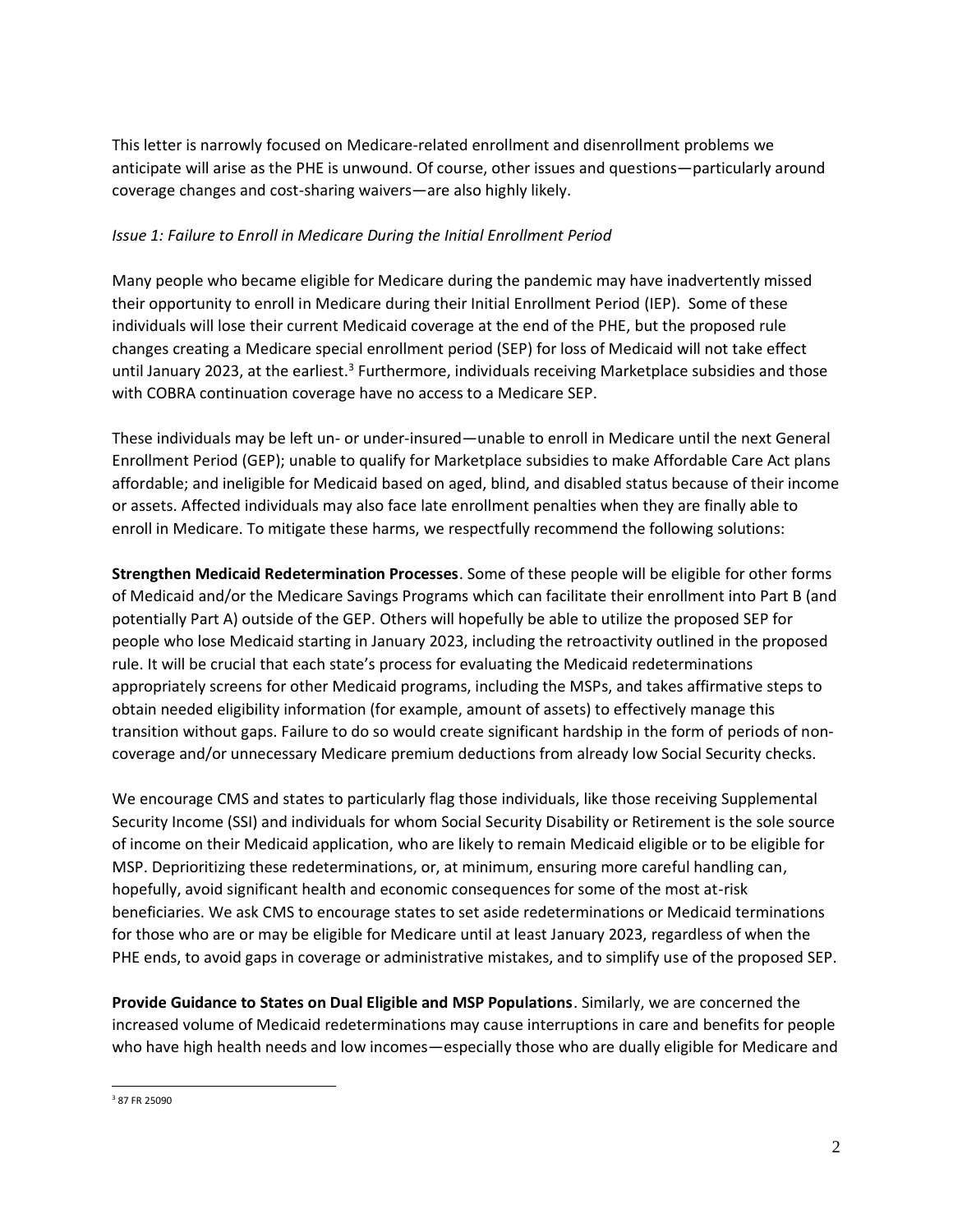Medicaid. In our experience, it is not uncommon for these enrollees to face significant barriers when they transition from Medicaid-only coverage to Medicaid, Medicare, and an MSP. For example, for a person with SSI who does not qualify for premium-free Part A to successfully enroll in Medicare and an MSP, state Medicaid caseworkers, the Social Security Administration (SSA), and CMS may need to coordinate. This can be a time intensive yet urgent and high-stakes process; missteps can result in coverage gaps and significant out-of-pocket costs for people with limited income and assets. We appreciate the guidance CMS provided to states highlighting flexibilities for managing an anticipated influx of Medicaid fair hearings and encourage the administration to create parallel materials for the dual eligible and MSP populations.<sup>4</sup>

**Improve Access to and Outreach on Relief.** Because income and asset limits for the Medicaid expansion population are more generous than aged, blind, and disabled Medicaid programs and MSPs in most states, and because some people with Marketplace or COBRA coverage may have also erroneously delayed Medicare enrollment, some affected individuals will encounter difficulties in enrolling in Medicare when the PHE ends.

We appreciate the recent announcement of a proposed relevant SEP in 2023, pursuant to CMS's authority under the BENES Act of 2020, and also the establishment of specific equitable relief for people who were unable to effectuate their Medicare enrollment as a result of SSA telephone outages.<sup>5</sup>

We ask CMS to undertake educational and outreach initiatives to ensure that people who could benefit from these enrollment flexibilities are aware of and able to access them. We also encourage the administration to consider utilizing the equitable relief process in additional ways, recognizing that communications about Medicare enrollment opportunities and obligations from CMS, SSA, state agencies, and the Department of Labor, as well as from employers and plans, have been confusing, contradictory, and often unavailable during this time.

In addition to these important steps, we ask CMS to continue to encourage states to broaden Medicaid eligibility criteria, particularly with respect to MSPs, so that fewer individuals transitioning to Medicare from Medicaid will suddenly find their health care unaffordable. Eligibility changes such as those recently adopted by California and New York would improve Medicare access and affordability over the long term and would be particularly helpful for the population transitioning to Medicare at the end of the PHE.<sup>6</sup>

Our requested administrative solutions for people who missed enrolling in Medicare include:

1. Provide guidance and technical assistance to state Medicaid agencies regarding Medicaid redeterminations that result in terminations due to age or disability status changes, particularly

<sup>4</sup> CMS, "SHO# 22-001 RE: Promoting Continuity of Coverage and Distributing Eligibility and Enrollment Workload in Medicaid, the Children's Health Insurance Program (CHIP), and Basic Health Program (BHP) Upon Conclusion of the COVID-19 Public Health Emergency," (March 3, 2022), [https://www.medicaid.gov/federal](https://www.medicaid.gov/federal-policy-guidance/downloads/sho22001.pdf)[policy-guidance/downloads/sho22001.pdf.](https://www.medicaid.gov/federal-policy-guidance/downloads/sho22001.pdf)

<sup>&</sup>lt;sup>5</sup> CMS, "Implementing Certain Provisions of the Consolidated Appropriations Act, 2021 and other Revisions to Medicare Enrollment and Eligibility Rules (CMS-4199-P)," (April 22, 2022), https://www.cms.gov/newsroom/fact-sheets/implementing-certain-provisions-consolidated-appropriations-act-2021[medicare-1](https://www.cms.gov/newsroom/fact-sheets/implementing-certain-provisions-consolidated-appropriations-act-2021-and-other-revisions-medicare-1); and SSA, "Equitable Relief for Medicare Enrollment and Disenrollment," (May 3, 2022), [https://blog.ssa.gov/equitable-relief-for-medicare-enrollment](https://blog.ssa.gov/equitable-relief-for-medicare-enrollment-and-disenrollment/)[and-disenrollment/.](https://blog.ssa.gov/equitable-relief-for-medicare-enrollment-and-disenrollment/)

<sup>6</sup> Medicare Rights Center, "New York Passes Landmark Budget to Help Residents Access and Afford the Care they Need," (April 14, 2022), [https://www.medicarerights.org/medicare-watch/2022/04/14/new-york-passes-landmark-budget-to-help-residents-access-and-afford-the-care-they-need;](https://www.medicarerights.org/medicare-watch/2022/04/14/new-york-passes-landmark-budget-to-help-residents-access-and-afford-the-care-they-need) and Justice in Aging, "Important Health Care Changes Coming in 2022 for Low-Income Older Californians," (October 2021)[, https://justiceinaging.org/wp](https://justiceinaging.org/wp-content/uploads/2021/10/Important-Health-Care-Changes-Coming-in-2022-for-Low-Income-Older-Californians.pdf)[content/uploads/2021/10/Important-Health-Care-Changes-Coming-in-2022-for-Low-Income-Older-Californians.pdf.](https://justiceinaging.org/wp-content/uploads/2021/10/Important-Health-Care-Changes-Coming-in-2022-for-Low-Income-Older-Californians.pdf)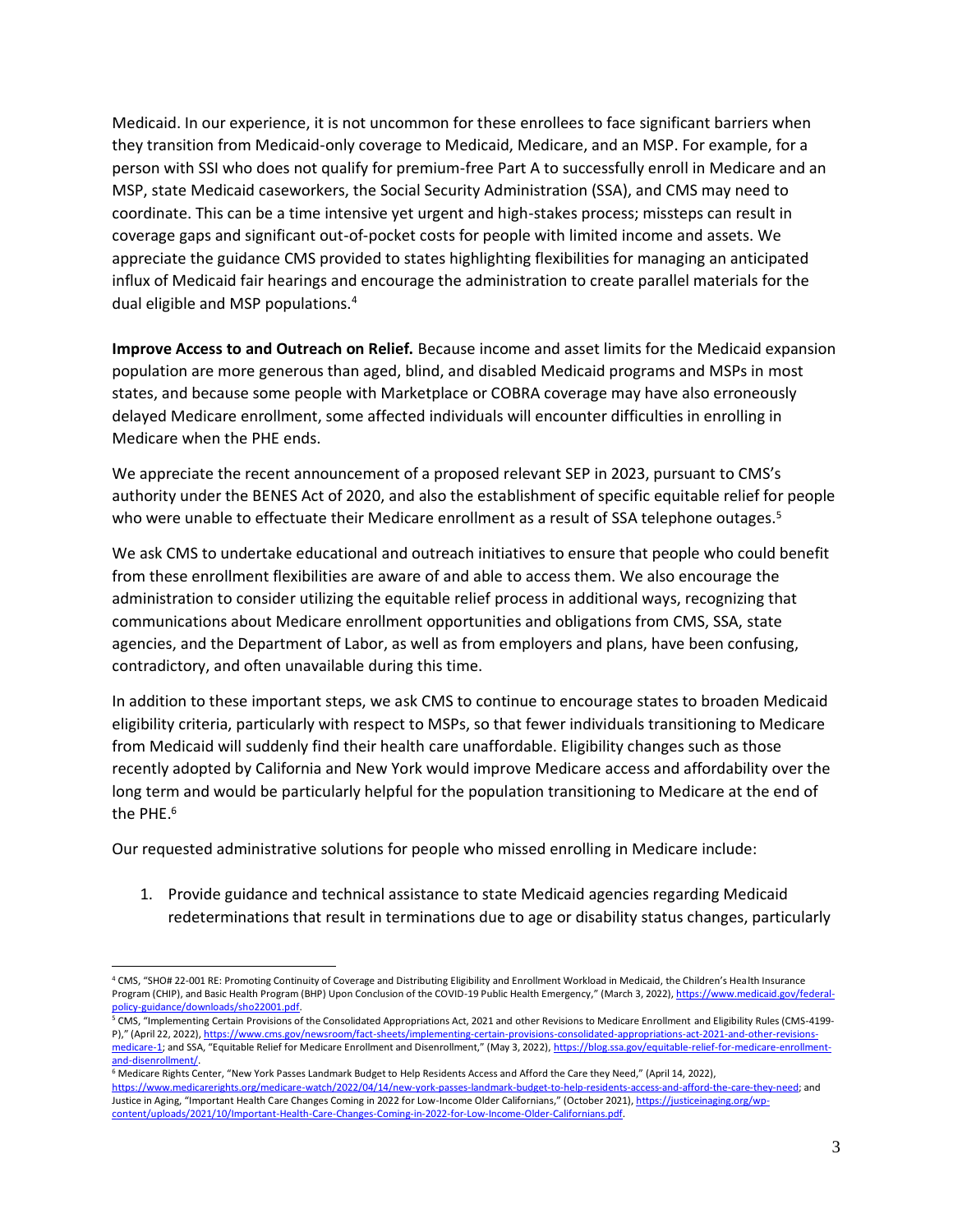focusing on avoiding disruptions in access for people who are dually eligible for Medicare and Medicaid.

- 2. Expand education about the Medicare Savings Programs. We recommend including specific language about Medicare enrollment and MSP eligibility in certain termination letters, such as those for people losing Marketplace subsidies as a result of the resumption of Periodic Data Matching.
- 3. Create additional special opportunities for equitable relief as needed, mirroring the recently announced opportunity available to people who failed to enroll in Medicare due to trouble getting in touch with SSA and the now lapsed equitable relief provision for people who were dually enrolled in the Marketplace and Medicare.<sup>7</sup>

## *Issue 2: Loss of Medigap Guaranteed Issue Rights*

Individuals have a federally mandated six-month open enrollment period for Medigap when they first enroll in Medicare, but federal law prohibits the sale of a Medigap policy to individuals who are on Medicaid. People who maintained Medicaid eligibility and enrolled in Medicare during the PHE, avoiding the Part B enrollment issue described above, but failed to take active steps to terminate their Medicaid coverage for the duration of their Medigap enrollment period will not have a federal right to buy a Medigap plan without underwriting once they lose their Medicaid coverage. We respectfully suggest the following solutions:

**Ease Access to Medigaps.** Under normal circumstances, Medicaid coverage terminates upon Medicare eligibility, unless the individual qualifies for aged, blind, and disabled Medicaid. This allows them to purchase a Medigap during their six-month open enrollment period. Creating a similar guaranteed issue period for affected individuals whose Medicaid coverage ends when the PHE does could be an effective remedy, paired with expanded protections that may be needed.

Our requested administrative solutions for missed Medigap open enrollment include:

- 1. Establish a six-month guaranteed issue period for the sale of Medigap policies beginning on the date of the loss of Medicaid, or date of notification of such loss, whichever is later, after the termination of the PHE for those who were enrolled in Medicaid during their Medigap open enrollment period.
- 2. Coordinate with State Departments of Insurance to modify or expand state Medigap protections to accommodate this population.

Thank you for the opportunity to highlight our concerns and suggested remedies. We greatly appreciate the work you and your team have done to support individuals with disabilities and older adults during this crisis. We look forward to continuing to partner to advance those goals, during the PHE and beyond.

<sup>&</sup>lt;sup>7</sup> SSA, "Equitable Relief for Medicare Enrollment and Disenrollment," (May 3, 2022), [https://blog.ssa.gov/equitable-relief-for-medicare-enrollment-and](https://blog.ssa.gov/equitable-relief-for-medicare-enrollment-and-disenrollment/)[disenrollment/](https://blog.ssa.gov/equitable-relief-for-medicare-enrollment-and-disenrollment/); and CMS, "Assistance for Individuals with Medicare Part A and Marketplace Coverage Information for SHIPs and Marketplace Assisters," [https://www.cms.gov/medicare/eligibility-and-enrollment/medicare-and-the-marketplace/downloads/limited-equitable-relief-fact-sheet.pdf.](https://www.cms.gov/medicare/eligibility-and-enrollment/medicare-and-the-marketplace/downloads/limited-equitable-relief-fact-sheet.pdf)